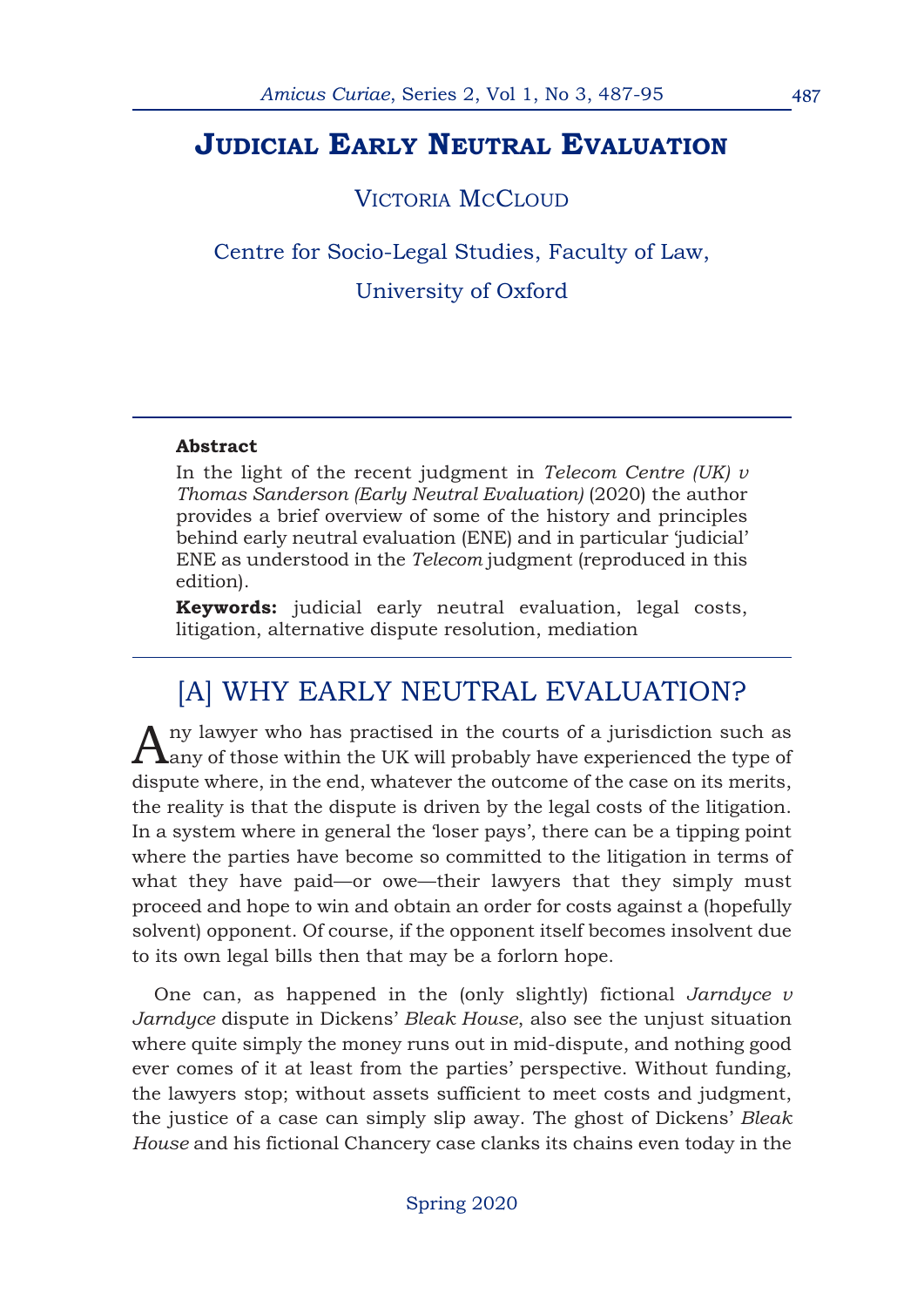UK's jurisdictions as if Dickens had merged the spirit of Christmas Past with the Lord Chancellor's foggy courtroom. Along the way during any case—as in *Jarndyce* itself—there may be rulings, judgments, all contributing in their own ways to the corpus of the Common Law but, as Mr Kenge himself says in that novel, that benefit to the public has to be paid for in money or money's worth, by someone:

that on the numerous difficulties, contingencies, masterly fictions, and forms of procedure in this great cause, there has been expended study, ability, eloquence, knowledge, intellect, Mr. Woodcourt, high intellect. For many years, the … flower of the bar, and … the matured autumnal fruits of the woolsack—have been lavished upon Jarndyce and Jarndyce. If the public have the benefit, and if the country have the adornment, of this great grasp, it must be paid for in money or money's worth, sir.(Charles Dickens, *Bleak House* (1853: chapter 65)).

## [B] COSTS INCUR COSTS: A FURTHER INCENTIVE TO RESOLVE DISPUTES

Even if the fuel for the engines of the case does not run out—in other words even if matters come to their conclusion with a judgment and an order for costs payable to one side or the other—one then sees the usual order that the loser shall pay the costs of the case 'to be assessed if not agreed' (Civil Procedure Rules 44-47), which triggers a whole new process.

If the loser does not agree the amount then yet further litigation takes place, this time commenced in the Costs Court—typically the Senior Courts Costs Office where specialist judges hear cases (with advocates, solicitors, bundles and all the common accoutrements of litigation) in which the subject of the new dispute is 'how much the loser pays' and where the evidence in the claim is the detritus of the court files, the advices, the attendances and conferences within the concluded case: in short the paper and digital pile of material spanning perhaps several years, pertaining to each and every detail of the case as it progressed and the time and work put in by the lawyers acting for the ultimate winner. The author has from time to time acted as a judge in just such cases and in earlier days as advocate in them.

Such costs cases themselves can span days or weeks, can involve witnesses and cross-examination, and judgments and appeals.

Then there is the question of who pays *the costs of the costs* of the dispute and sometimes also a need for an evaluation of the amount of costs of that.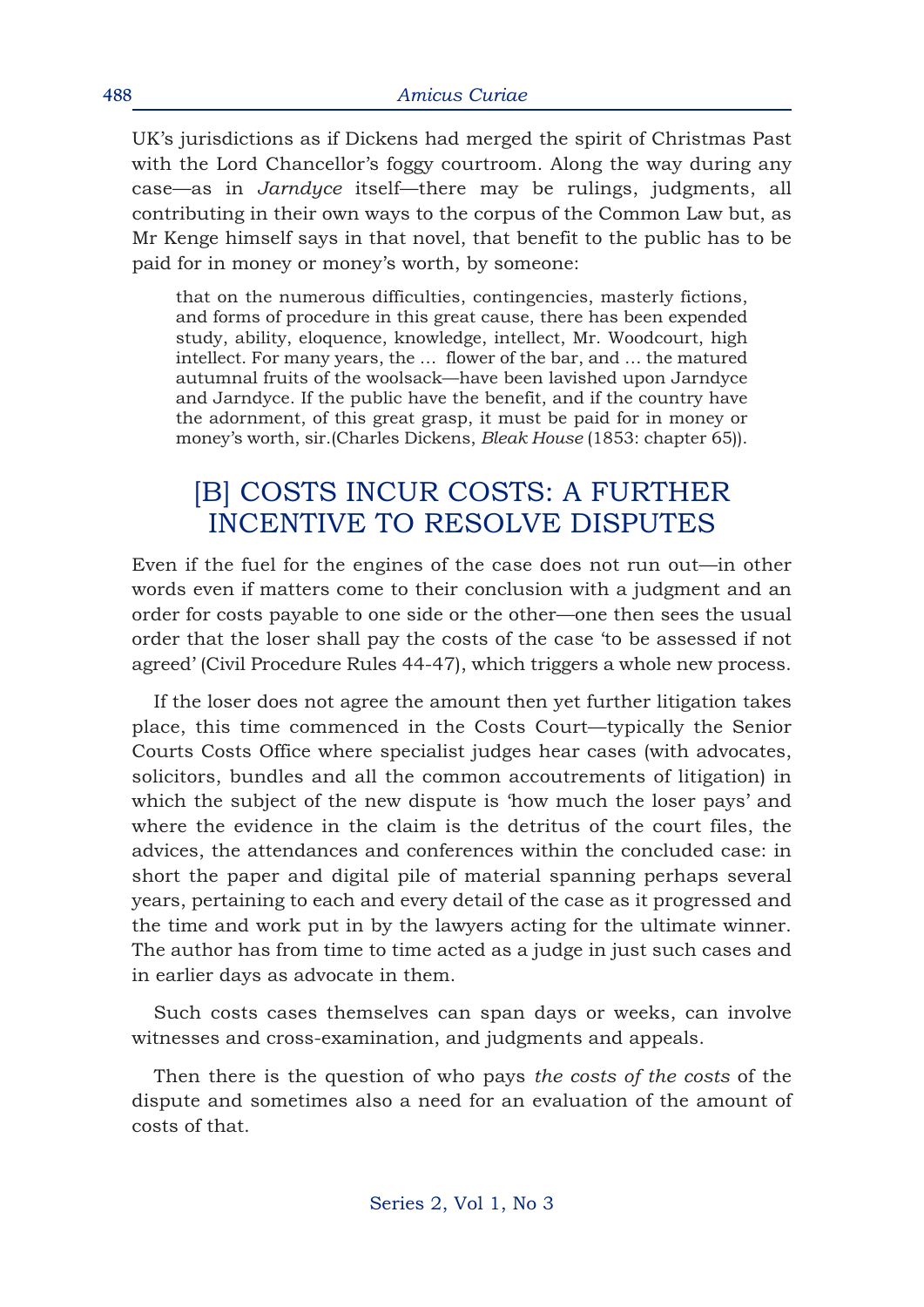One is reminded of the rhyme by Jonathan Swift (1733) in *On Poetry: A Rhapsody*:

So, naturalists observe, a flea Hath smaller fleas that on him prey; And these have smaller still to bite 'em; And so proceed *ad infinitum*.

It is no wonder then that for all the value which decided court cases and judgments may add to our Common Law, given that cases must be paid for, the courts have long since begun to stress that every effort must be made to control legal costs, and a part of that is to encourage early settlement.

We have seen the introduction of costs budgeting (a subject outside the scope of this paper but worthy of consideration in itself by legal scholars) whereby costs are to some extent predetermined and more predictable, perhaps with the risk of 'crystal-ball gazing' given that the course of a case is never certain at the start. We also see, and this is where the point of this paper comes in, a succession of cases in which courts have stressed time and time again that parties must try to resolve disputes without going to court, or if they must go to court they should seek to resolve matters before the claim has gone too far and, potentially, the level of legal expense has become the core driver of what takes place.

In *Egan v Motor Services (Bath) Ltd* (2007: paragraph 53), Ward LJ said:

'This case cries out for mediation', should be the advice given to both the claimant and the defendant. Why? Because it is perfectly obvious what can happen. Feelings are running high, early positions are taken, positions become entrenched, the litigation bandwagon will roll on, experts are inevitably involved, and, before one knows it, there will be two/three day trial and even, heaven help them, an appeal. It is on the cards a wholly disproportionate sum, £100,000, will be to fight over a tiny claim, £6,000. And what benefit can mediation bring? It brings an air of reality to negotiations that, I accept, may well have taken place in this case, though, for obvious reasons, we have not sought to enquire further into that at this stage. Mediation can do more for the parties than negotiation. In this case the sheer commercial folly could have been amply demonstrated to both parties sitting at the same table but hearing it come from somebody who is independent.

The theme continued in *Halsey v Milton Keynes General NHS Trust* (2004: paragraph 11) where Dyson LJ said: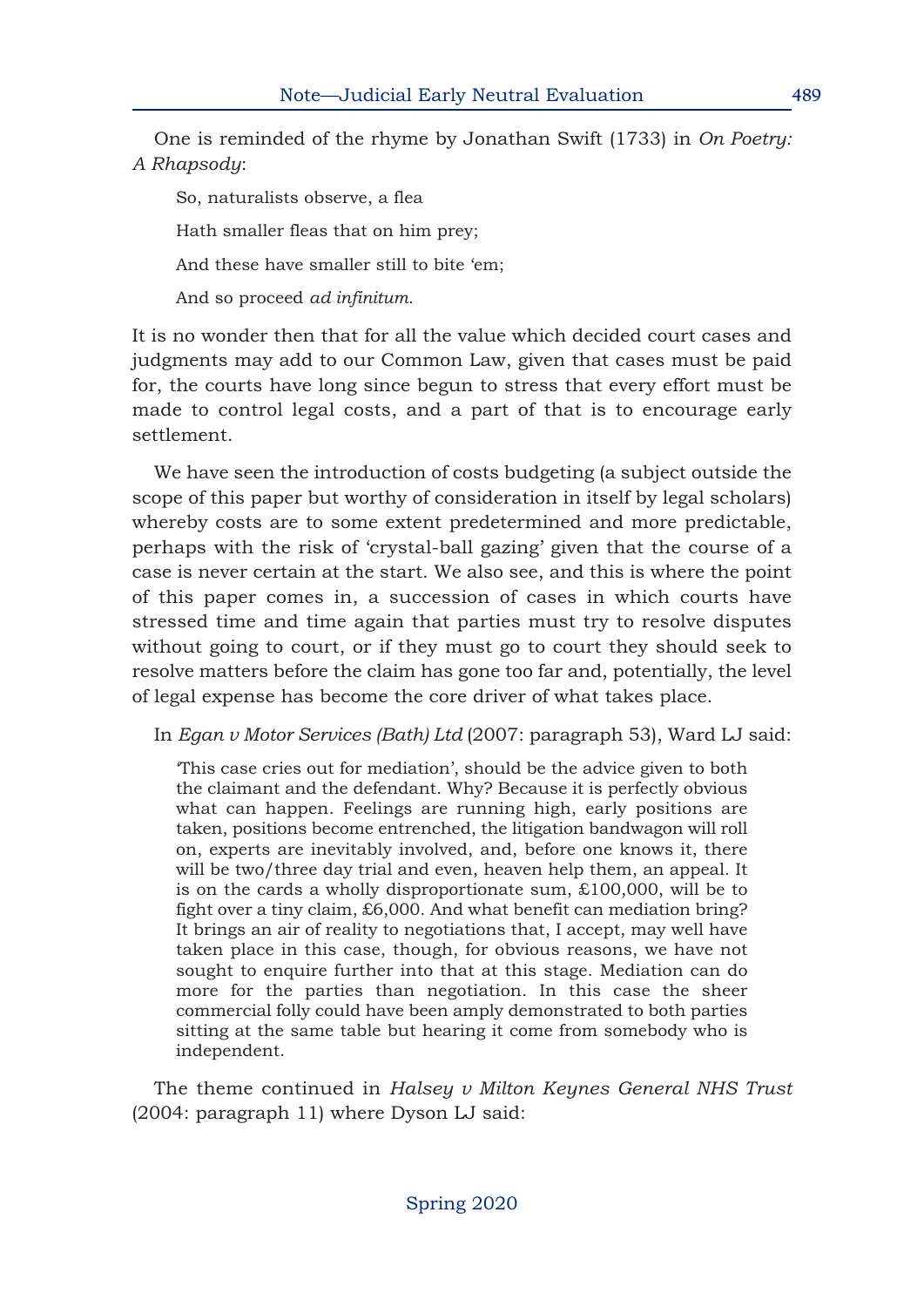the value and importance of ADR have been established within a remarkably short time. All litigators should now routinely consider with their clients whether their disputes are suitable for ADR.

Since then, numerous decisions have stressed—and nowadays frequently court orders state—that an unreasonable refusal to engage in alternative dispute resolution can result in the court making adverse costs orders against the party at fault. Application of such penalties has varied but the message at least has been clear, often underpinned by orders whereby if a party refuses to engage in dispute resolution it must provide a witness statement explaining why.

## [C] SOME HISTORY AND PRINCIPLES OF EARLY NEUTRAL EVALUATION

'Financial dispute resolution' appointments have for many years (since 1996 on a pilot basis and formally incorporated in family court rules currently in their 2010 edition) been available and a key component in divorce cases, under rule 9.17 of the Family Procedure Rules which specify that: 'The FDR appointment must be treated as a meeting held for the purposes of discussion and negotiation.'

Those rules provide that the judge hearing the FDR must thereafter have no further involvement in the case and will have access to copies of all offers and proposals made by both sides in the case (which would otherwise be confidential and which are returned to the parties at the end if requested).

The UK civil courts were rather slower to take on board any official form of robust evaluative process by judges outside trial (albeit that judges nonetheless would sometimes express a view—asked or unasked—if they were not going to have any further involvement in trying the case, a role which historically was fulfilled by the frank and straightforward approach for which the masters of the High Court were known).

Much of the case law thus refers more or less expressly to *mediation* for dispute resolution. There is not a great volume of academic scholarship in this jurisdiction on ENE let alone more specifically ENE where it is undertaken by a Judge (judicial ENE). It is, however, notable that in his *Civil Courts Structure Review: Final Report* (2016) Lord Justice Briggs recommended the creation of an online court (a subject about which I wrote in 'Suing in Cyberspace': McCloud 2017).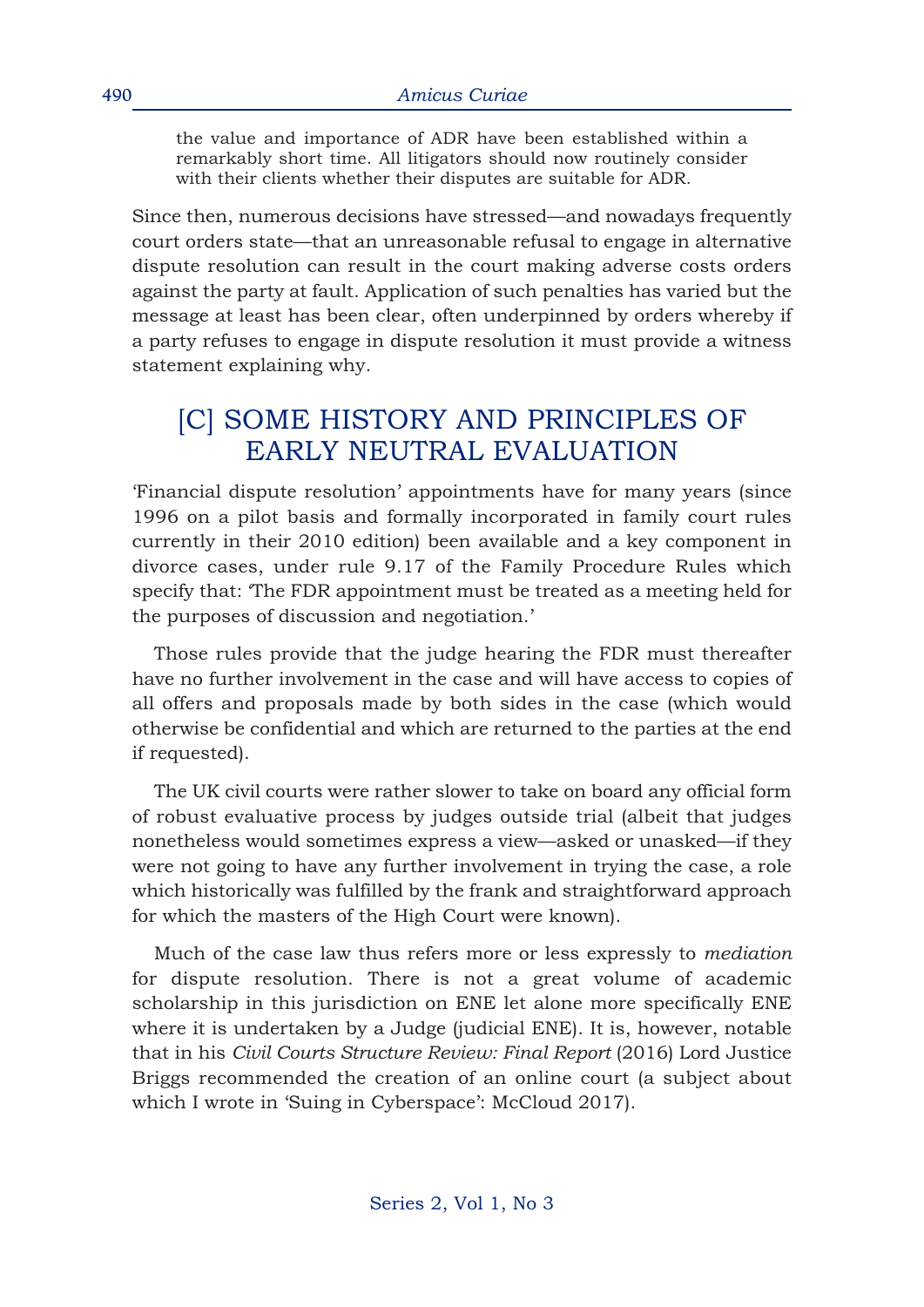A key stage in that anticipated new court is *conciliation* at which a court officer—not a judge—considers the case and makes recommendations as to how it might best be resolved in terms of what types(s) of alternative dispute resolution may be useful for the parties to consider. (In daily court life, judges or at least this judge often does much the same if it appears likely to help.) Briggs LJ's stance was that if the method adopted is to be ENE then at least within his conception of the Online Court that should be a matter done by a judge, though clearly, in this jurisdiction it is always, quite separately, open to parties to agree to some form of evaluation by an external third party such as an expert and to agree to be bound by that decision.

There has been consideration in reported case decisions relating to judicial ENE. In *Seals and Another v Williams* (2015) the court said that:

it is highly commendable that the legal representatives for the parties have proposed as a way forward, and the court has been invited to undertake, an Early Neutral Evaluation of the case. The advantage of such a process over mediation itself is that a judge will evaluate the respective parties' cases in a direct way and may well provide an authoritative (albeit provisional) view of the legal issues at the heart of the case and an experienced evaluation of the strength of the evidence available to deploy in addressing those legal issues. The process is particularly useful where the parties have very differing views of the prospect of success and perhaps an inadequate understanding of the risks of litigation itself.

Not long thereafter, the Civil Procedure Rules applicable to cases in England and Wales were amended so that the function of the court in engaging in the expression of provisional opinions about the merits of a case was placed on a more formal footing by way of an amendment to rule  $3.1(2)(m)$  which in its current form says that the court may:<sup>1</sup>

take any other step or make any other order for the purpose of managing the case and furthering the overriding objective, including hearing an Early Neutral Evaluation with the aim of helping the parties settle the case.

In *Lomax v Lomax* (2019: 29) (per Moylan J) the court held that the court may make an order for ENE whether or not the parties request it. It also approved what was said by Norris J in *Bradley v Heslin* (2014: 24):

 $1$  ENE had in fact by then already found its way into court guides by specific courts, but its basis was uncertain, per Norris J in *Seals* (2015): 'The FDR process is familiar in the Family Courts. Although the process endorsed in the Chancery Modernisation Review as a valuable tool (see paragraphs 5.23 to 5.30) and features in the Guides both of the Commercial Court (see paragraph G.2.1 – G.2.5 of the Commercial Court Guide) and the Technology and Construction Court (see paragraph 7.5 of the TCC Guide) its precise foundation is unclear.'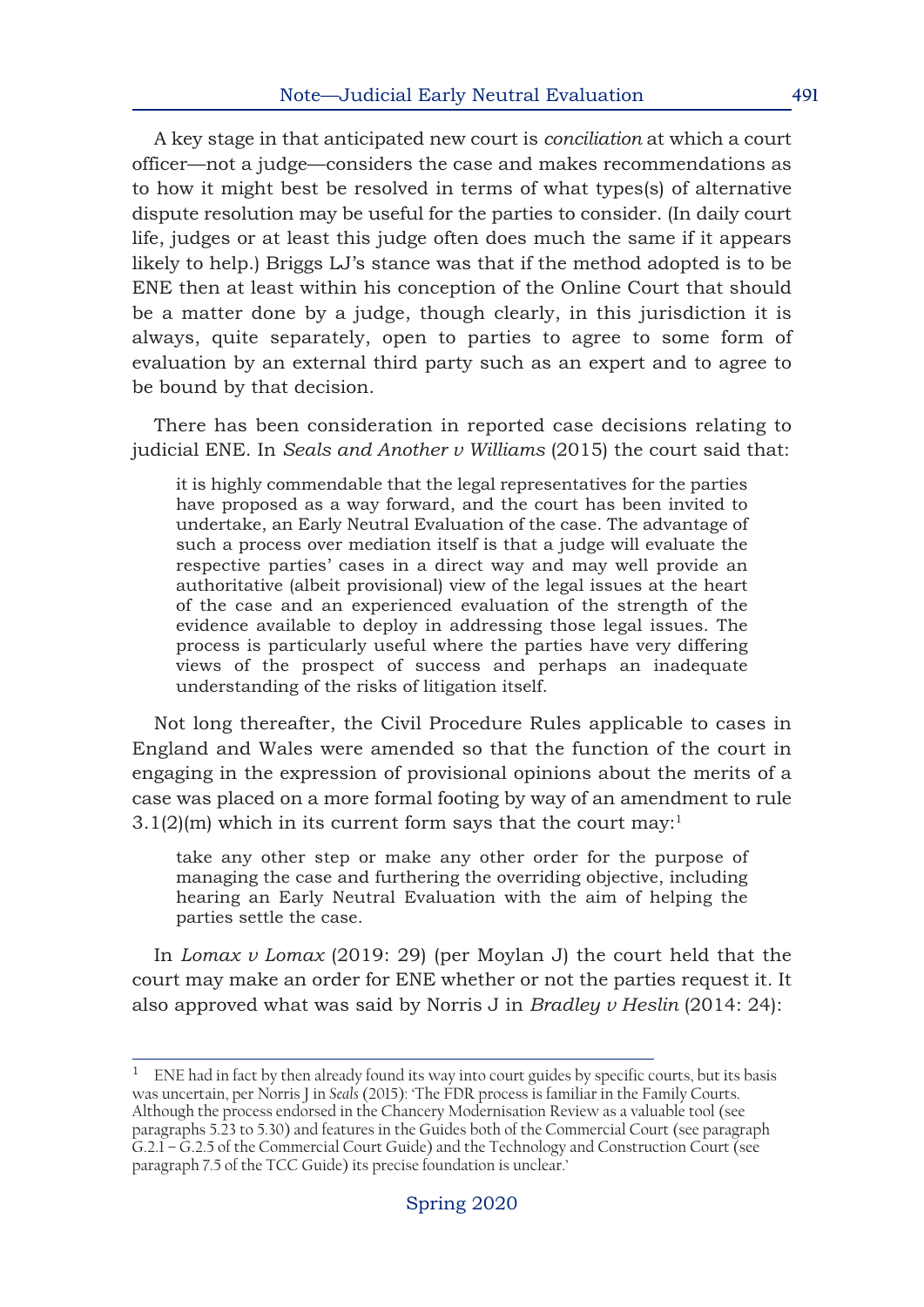I think it is no longer enough to leave the parties the opportunity to mediate and to warn of costs consequences if the opportunity is not taken. In boundary and neighbour disputes the opportunities are not being taken and the warnings are not being heeded, and those embroiled in them need saving from themselves.

It is against the backdrop of the amended CPR rule and the above decisions which we see the judgment in *Telecom Centre (UK) v Thomas Sanderson (Early Neutral Evaluation)* (2020) which is reproduced at the end of this Note. It is a decision of the present author but plainly with cooperation from the parties (not a case where ENE had to be imposed albeit it was raised by the court as a suggestion), and it sets out some views as to how one may progress ENE in the particular Division in which I sit as a judge.

It has drawn some attention but is little more than a restatement of some basic principles, albeit in something of a procedural vacuum in formal terms for the court in which I sit.

It is self-explanatory in terms of suggestions as to how to go about arranging judicial ENE such as the one envisaged in that case. The brevity of the relevant court rule is a blessing inasmuch as the parties and the judge may shape the process as necessary for the specifics of the case, the resources available and the likelihood that ENE may help to resolve 'logjam' issues in a claim.

Key points of note which arise from the above judgment applicable to this jurisdiction are that:

- ◊ judicial ENE is confidential unless the parties agree otherwise;
- ◊ it is non-binding unless agreed otherwise;
- ◊ the judge hearing the ENE will not hear the ultimate trial;
- ◊ the ENE may cover some or all issues in the case;
- $\Diamond$  the procedure is as formal or informal as the judge directs, taking into account the parties' views; and
- ◊ the case papers lodged for the ENE will be returned to the parties at the conclusion of the ENE process so as to avoid the private process from being accessible publicly.

According to Norman Chow and Kamal Halili (2014: 138), court-based ENE was (as at the end of 2014) available in 22 US states in civil claims. Judge Wayne Brazil, an (perhaps *the*) acknowledged US pioneer of ENE as a judge in California in his useful piece in 2007 (Brazil 2007: 10; and see also Brazil 2013), discusses situations where (in his jurisdiction in the USA but of much relevance to the UK) ENE may be preferable to other methods such as mediation. He proposes several questions to help parties to form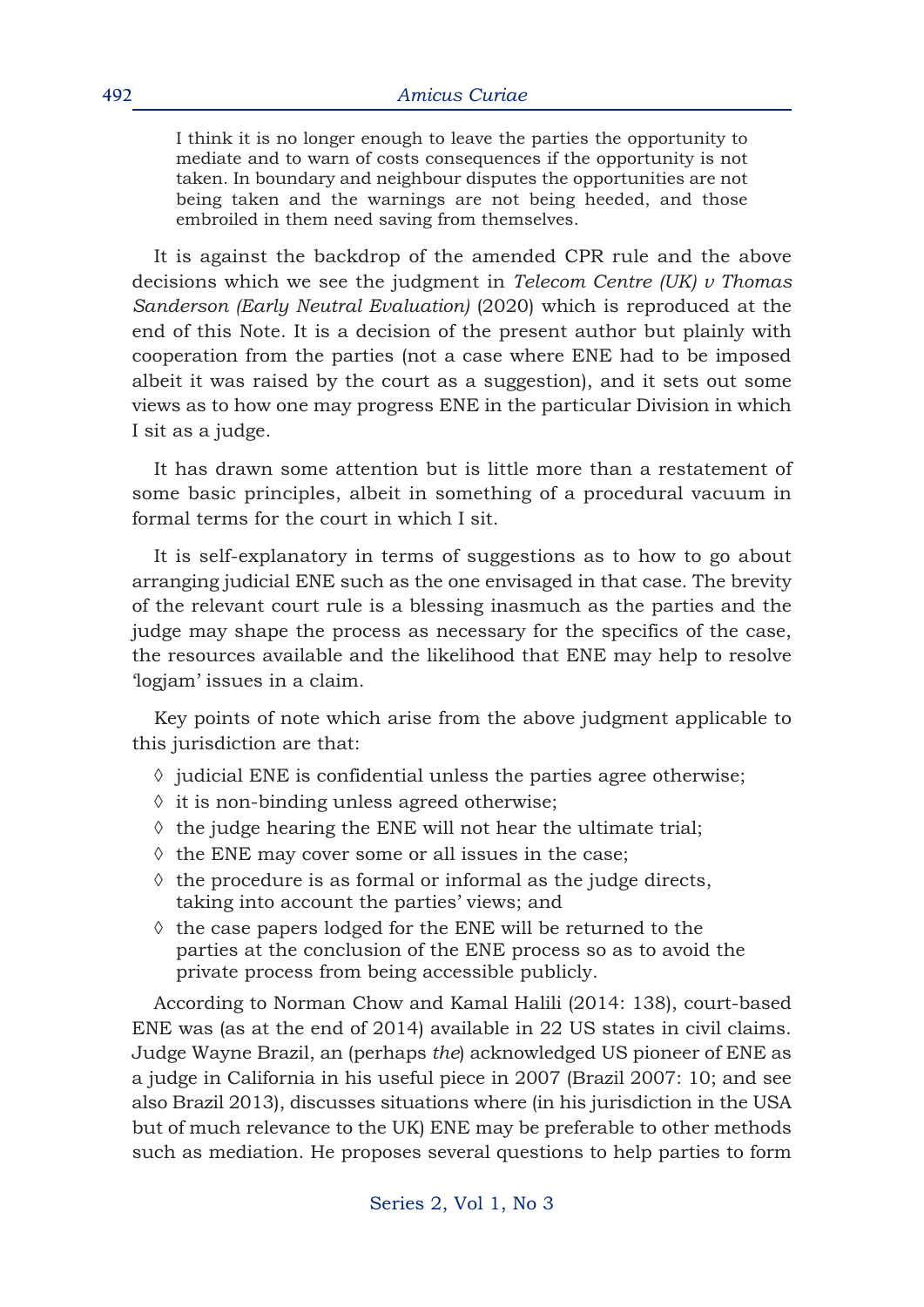a view (and I suggest that such questions may also be of use to any judge— I have added some comments of my own to the questions he proposes):

- **1** *How important to achieving your goals at this juncture is a credible evaluation of the merits of the case from an impartial and knowledgeable source?*—This speaks for itself: evaluation by a judge can be a weighty indication as to how some other judge may decide issues if the matter goes to trial.
- **2** *How important at this stage is focusing and expediting the case development process?*—This perhaps translates in terms of the UK into the extent to which resolving parts of a case may have structural effects useful to saving money and court resources.
- **3** *How important to achieving your objectives at this juncture is face-to-face interaction with the other side?*—The fact that ENE can take place with all parties present can be a very useful way to help the lawyers advise clients credibly, especially where clients may be reluctant to take bad news from them rather than the judge. It can also give rise to surprising opportunities for parties to talk via lawyers outside the door of the court and find helpful ways forward.
- **4** *How important is it for your client (or an opposing litigant) to feel he or she has had something like his or her day in court?*— This is perhaps especially relevant in personal litigation where one must never forget the role which psychology and pride can play. Sometimes people are prepared to change position if they can do so without loss of face, and that can be assisted by a tactful and fair evaluation by a neutral party, and not 'because the other side dictated it'.

Similarly, the valuable review by Chow and Halili (2014) offers the following as examples of 'distinctive features' of ENE: that it is confidential; that it encourages settlement discussions even if the ENE itself does not resolve the case; that it is specifically 'evaluative' as to the merits; and typically, that it happens early in the case. To Chow and Halili also there may be a sense of 'empowerment' of the litigants (similar to Brazil's observation about the sense of 'having one's day in court') and a clarification of the issues in dispute.

# [D] CYBER-ENE?

Briggs LJ envisaged ENE being done by judges exclusively in his Online Court proposals. But what if one considers the future and the rapid rate of development of legal technology?

In a world with increasing focus on online dispute resolution, if one pauses for a moment to consider relatively circumscribed specialist fields,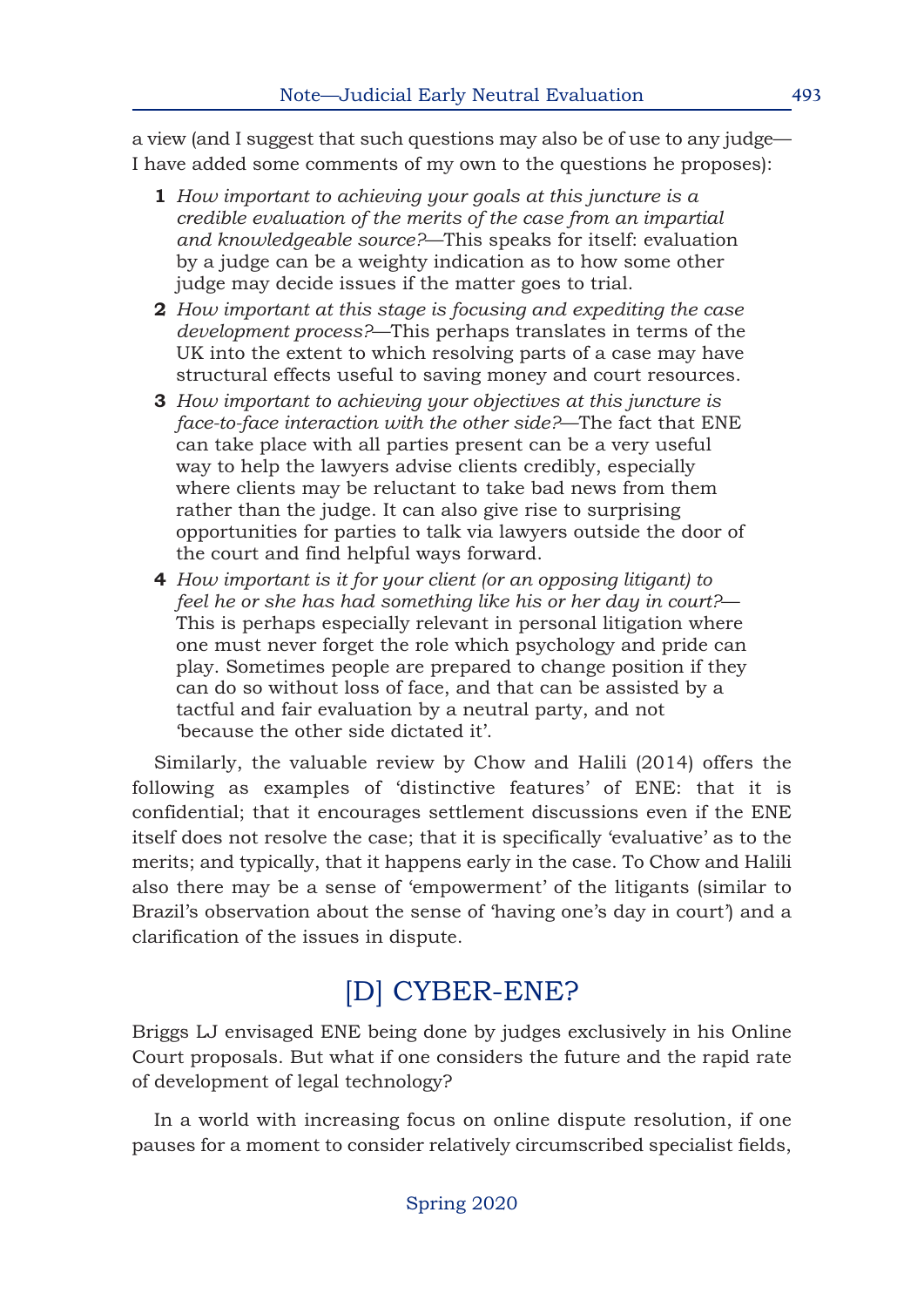such as the adjudication of disputes relating to dissolution of partnerships or relatively technical commercial disputes over contracts which have boilerplate clauses, one may foresee that technology may be capable of providing a form of 'dispute resolution co-pilot' for neutral evaluation purposes so as to assist with consistency of resolution.

Following the important case of *Cape Intermediate Holdings v Dring* (2019), where the UK Supreme Court approved certain principles relating to open justice from the first instance decision, the court has jurisdiction to allow public access to court documents subject to certain constraints and burdens of proof, beyond the categories spelled out in court rules.

This opens up the potential for a greater use of the detail of legal disputes for the purposes of informing digital systems seeking to model judicial reasoning and forecast case outcomes based on real, fine-grained data and not simply the rarefied language of judgments themselves. If deep learning systems could be trained in specialist areas of work to provide assistance to dispute resolution specialists, and perhaps judges too, and to propose solutions and weigh up prospects given the detail of known prior decisions and crucially the facts and evidence which underlay them, it may become possible for judicial or non-judicial ENE to be facilitated by systems which provide processed digital insight into the case law based on real and not sparse detail seen through the lens only of a judgment.

### References

- Brazil, Wayne (2007) 'ENE or Mediation? When Might ENE Deliver More Value?' 14 *Dispute Resolution Magazine* 10-15.
- Brazil, Wayne (2013) *Early Neutral Evaluation* Chicago IL: Section on Dispute Resolution, American Bar Association.
- Briggs, Michael, Lord Justice (2016) [Civil Courts Structure Review: Final](https://www.judiciary.uk/publications/civil-courts-structure-review-final-report/) [Report](https://www.judiciary.uk/publications/civil-courts-structure-review-final-report/) July London: Judiciary of England and Wales.
- Chow, Norman & Kamal Halili (2014) 'Integrating Early Neutral Evaluation into Mediation of Complex Civil Cases in Malaysia' 7(4) *Journal of Politics and Law* 138-147.
- Dickens, Charles (1853) *Bleak House* republished (5 December 1993) San Diego CA: Wordsworth Editions.
- McCloud, Victoria (2017) 'Suing in Cyberspace' 36(1) *Civil Justice Quarterly* 34-50.

Swift, Jonathan (1733) *[On Poetry: A Rhapsody](http://www.online-literature.com/swift/3515/ )*.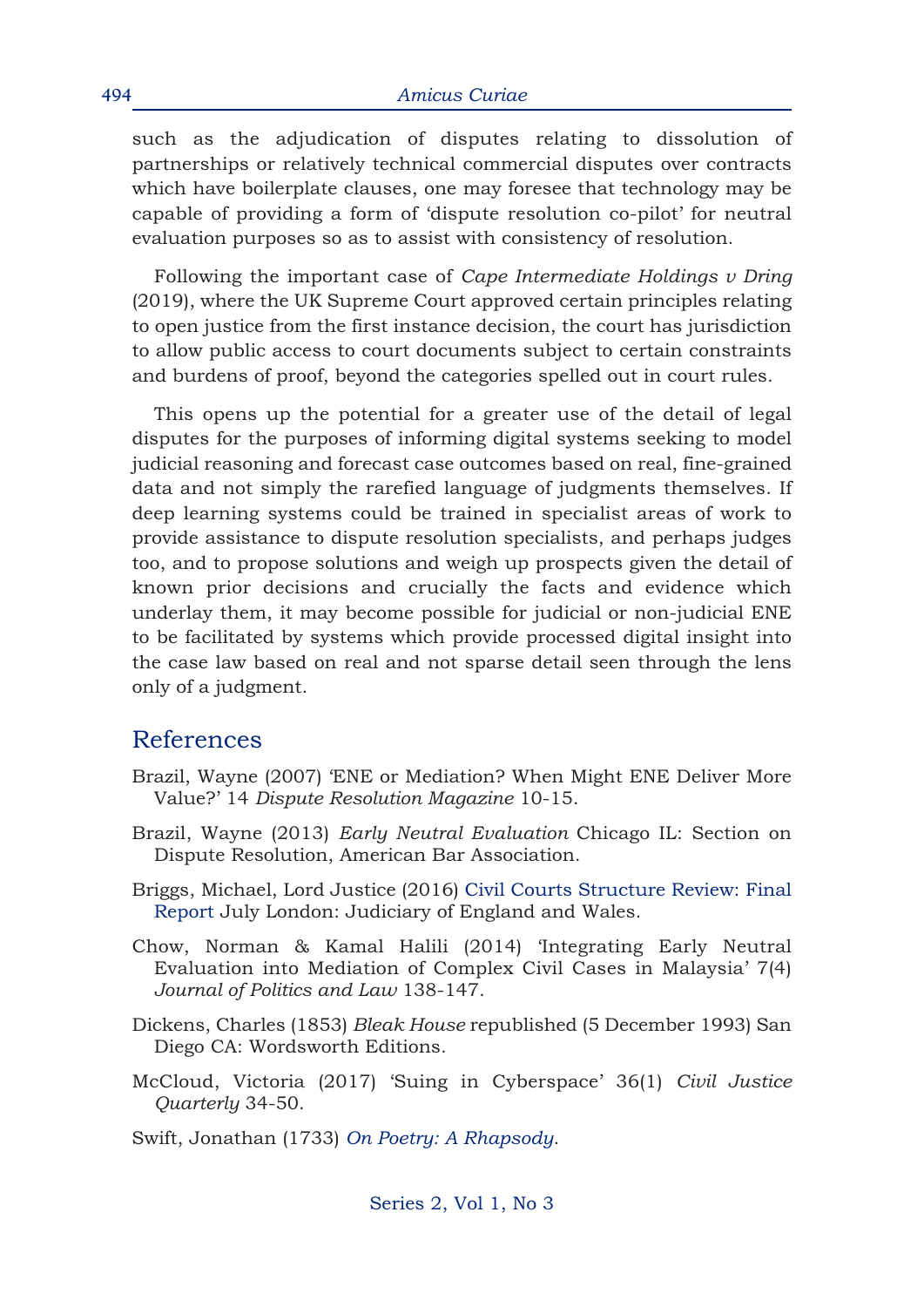Legislation Cited [Civil Procedure Rules 1998](https://www.justice.gov.uk/courts/procedure-rules/civil/rules) [Family Procedure Rules 2010](https://www.justice.gov.uk/courts/procedure-rules/family)

# Cases Cited

*Bradley v Heslin* [2014] EWHC 3267 (Ch) *Cape Intermediate Holdings v Dring* [2007] EWHC 3154 (QB) *Cape Intermediate Holdings v Dring* [2019] UKSC 38 *Egan v Motor Services (Bath) Ltd* [2007] EWCA Civ 1002 *Halsey v Milton Keynes General NHS Trust* [2004] EWCA Civ 576 *Lomax v Lomax* [2019] EWCA Civ 1467 *Seals and Another v Williams* [2015] EWHC 1829 (Ch) *Telecom Centre (UK) v Thomas Sanderson (Early Neutral Evaluation)* [2020] EWHC 368 (QB)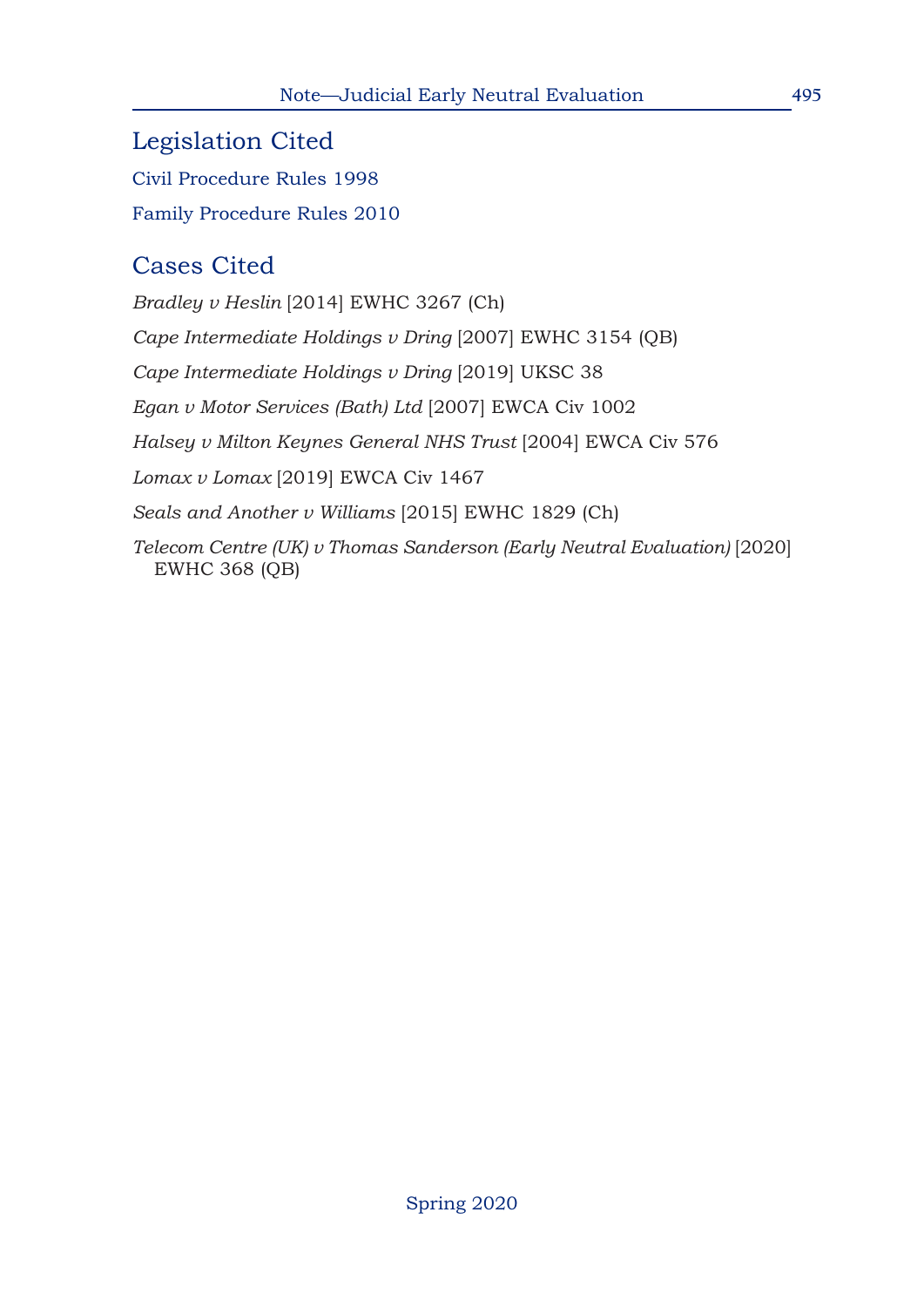[2020] EWHC 368 (QB) IN THE HIGH COURT OF JUSTICE QUEEN'S BENCH DIVISION

### MASTER VICTORIA MCCLOUD

BETWEEN

#### TELECOM CENTRE (UK) LIMITED

CLAIMANT

#### AND

#### THOMAS SANDERSON LIMITED

DEFENDANT

Mr Alexander Robson, instructed by Messrs Mayfair Rise Solicitors for the

### Claimant.

Mr Sam Neaman, instructed by Messrs Bingham Mansfield Solicitors for the

Defendant.

### **Keywords: Early Neutral Evaluation – ENE – Queen's Bench Division – Master – order - procedure**

#### JUDGMENT

- 1. This brief decision concerns the use of Judicial Early Neutral Evaluation, in this case in the Queen's Bench Division before a Master.
- 2. By CPR rule 3.1(2)(m) in an appropriate case the court may provide an Early Neutral Evaluation (ENE) for the purposes of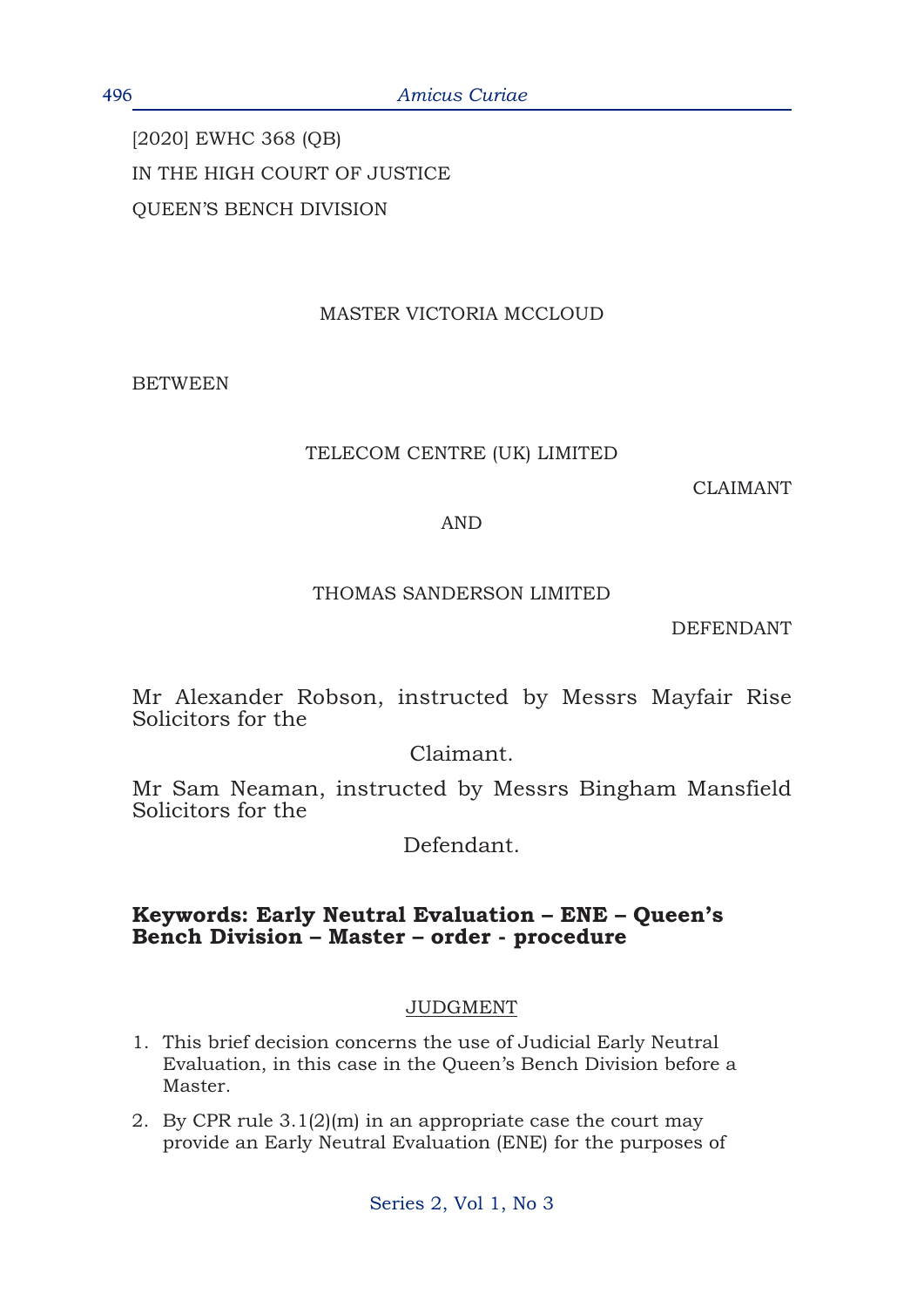assisting the parties to settle the case. In this case, the facts of which I need only briefly spell out, the Claimant sues the Defendant on the basis, among other things, of an alleged wrongful termination of a contract for provision of phone based customer services. It claims to be entitled to payment on the basis of alleged (and disputed) terms as to the amount of damages payable in such circumstances and also in relation to rights to compensation under Regulations namely the Commercial Agents (Council Directive) Regulations 1993. The Defendant inter alia alleges the Claimant was in repudiatory breach of contract entitling it to terminate the relationship between the parties.

- 3. The case was transferred to this Division from the Business and Property Court and assigned to me. I raised with the parties whether they may be assisted by some form of Judicial Early Neutral Evaluation and if so on what aspects of the case. It appeared to me that there were four potential candidates for useful ENE namely (i) whether based on a sample of alleged breaches, there was merit in D's argument as to repudiatory breach, (ii) whether there was merit as to an argument raised as to oral variation of a written contract, (iii) whether there was merit as to an argument as to the existence of a separate oral contract and (iv) a short point as to the applicability of Reg. 8 of the above EU Regulation. The subject of ENE had in fact been canvassed at an earlier stage between the parties before my own suggestion.
- 4. For the avoidance of doubt nothing in this judgment in any way relates to confidential matters to be dealt with at the ENE appointment, which is listed before me on a future date, but I indicated to the parties that in view of the lack of current specific information in the QB Guide as to use of ENE before QB Masters it may assist if I supply my judgment as to the approach to be taken in this case. It may inform other litigants and I will supply a copy to the current author of the Queen's Bench Guide for her information and consideration.
- 5. The Chancery Guide, by contrast, contains a section on ENE in that court. In this decision I have set out the process which will be followed in this case and have endeavoured to tailor my approach to the circumstances applicable to litigation before QB Masters. Counsel on both sides were helpful in commenting on the content of the draft order which I have provided as a template annexed to this judgment (the ultimate form of order in this case is still being finalised as to its specific details).
- 6. Early Neutral Evaluation is a procedure which involves, in this instance, an independent party expressing an opinion about a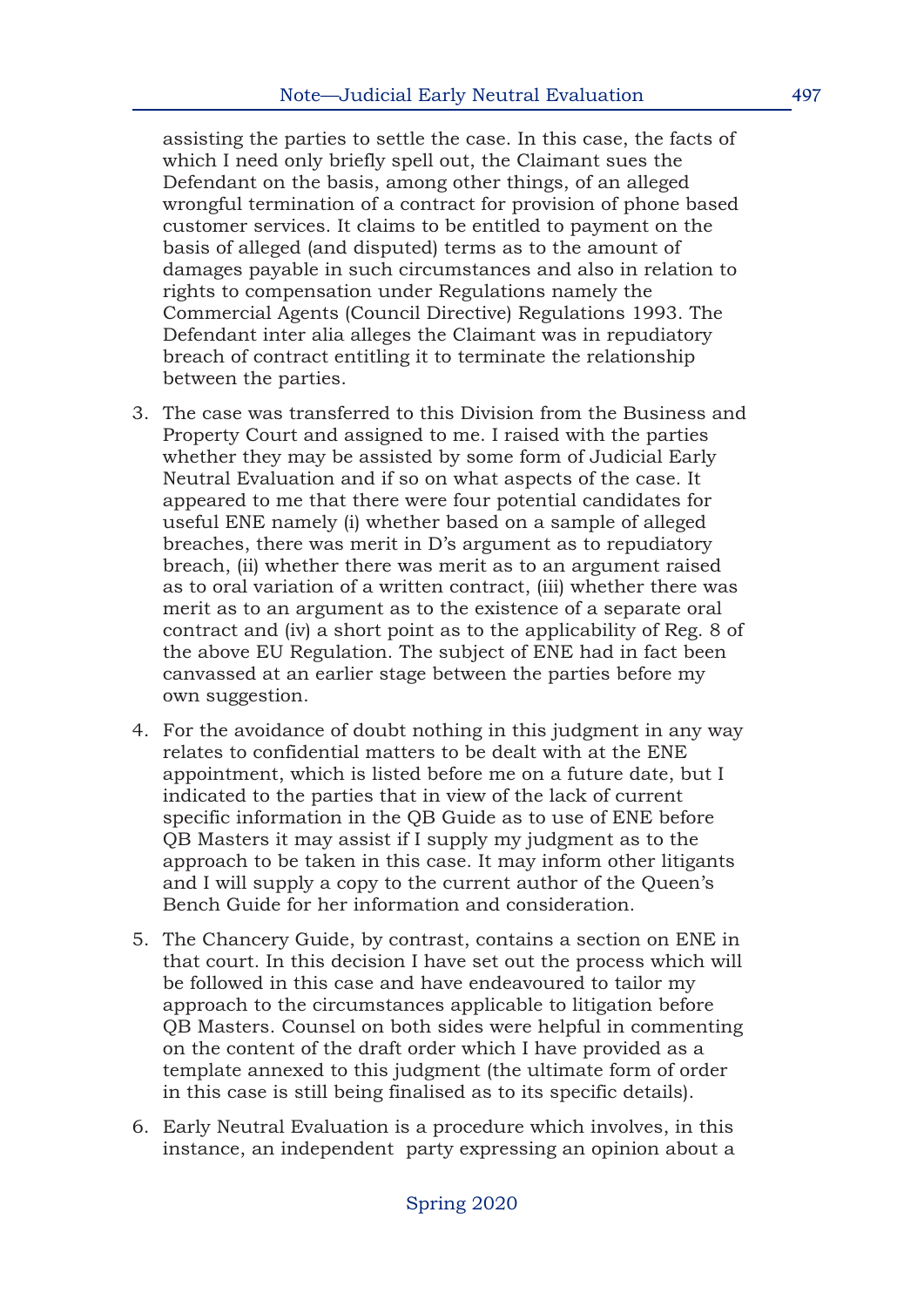dispute or parts of it. The evaluative nature of ENE means that positive or negative views as to merits are expressed, perhaps robustly, by the judge. It is therefore different from many forms of 'mediation' where the focus is facilitative. The process to be adopted for Judicial (or any other form) of ENE is not stated in the Civil Procedure Rules and it is intended that the approach can be tailored to the needs of any given case. Thus one may for example proceed wholly on the basis of written evidence and submissions or by way of written evidence and written argument supplemented at an oral hearing.

- 7. In the QBD, an ENE process may be useful for example where a view on merits is needed on the merits of points of law and construction (such as in this case whether Reg. 8 of the Regulations is likely to have been excluded by the wording of the contract) or whether alleged breaches if proved would likely amount to repudiatory breaches. Consideration may be given to ENE in respect of any or all issues in a case and may also be especially useful where the resolution of some key issues would encourage settlement of others, or where the trial time estimate and use of resources and costs would be significantly reduced if parts of the case are resolved as a result of ENE.
- 8. ENE is a confidential process. The judge dealing with the ENE will thereafter not (absent agreement) try the case or deal with contentious applications. It will therefore be the case that in this instance once I have dealt with ENE I will release the case to another Master who will not be aware of the views expressed at the ENE appointment. That Master may then try the case if appropriate or release to some other judge or court in the usual way, perhaps on a much reduced trial time estimate if any issues have been resolved as a result of the ENE.
- 9. In the Chancery Division the Guide indicates that the opinion of the judge will be provided informally and that it may be necessary for a hearing of half a day to take place. In my judgment in the Queen's Bench Division given the vast range of types of case and complexity handled by Masters it is a matter for the judge to decide the form and degree of informality or formality of the opinion given, and to consider an appropriate time estimate which may well be more than half a day depending on complexity and substance in a QB case.
- 10.The outcome of Judicial ENE is normally 'without prejudice' unless privilege is mutually waived and is normally not binding unless the parties agree. It is possible that agreed terms of ENE may be that the decision is binding only upon the happening of certain events, or binding only for a defined period such as where an issue is dealt with on an interim basis.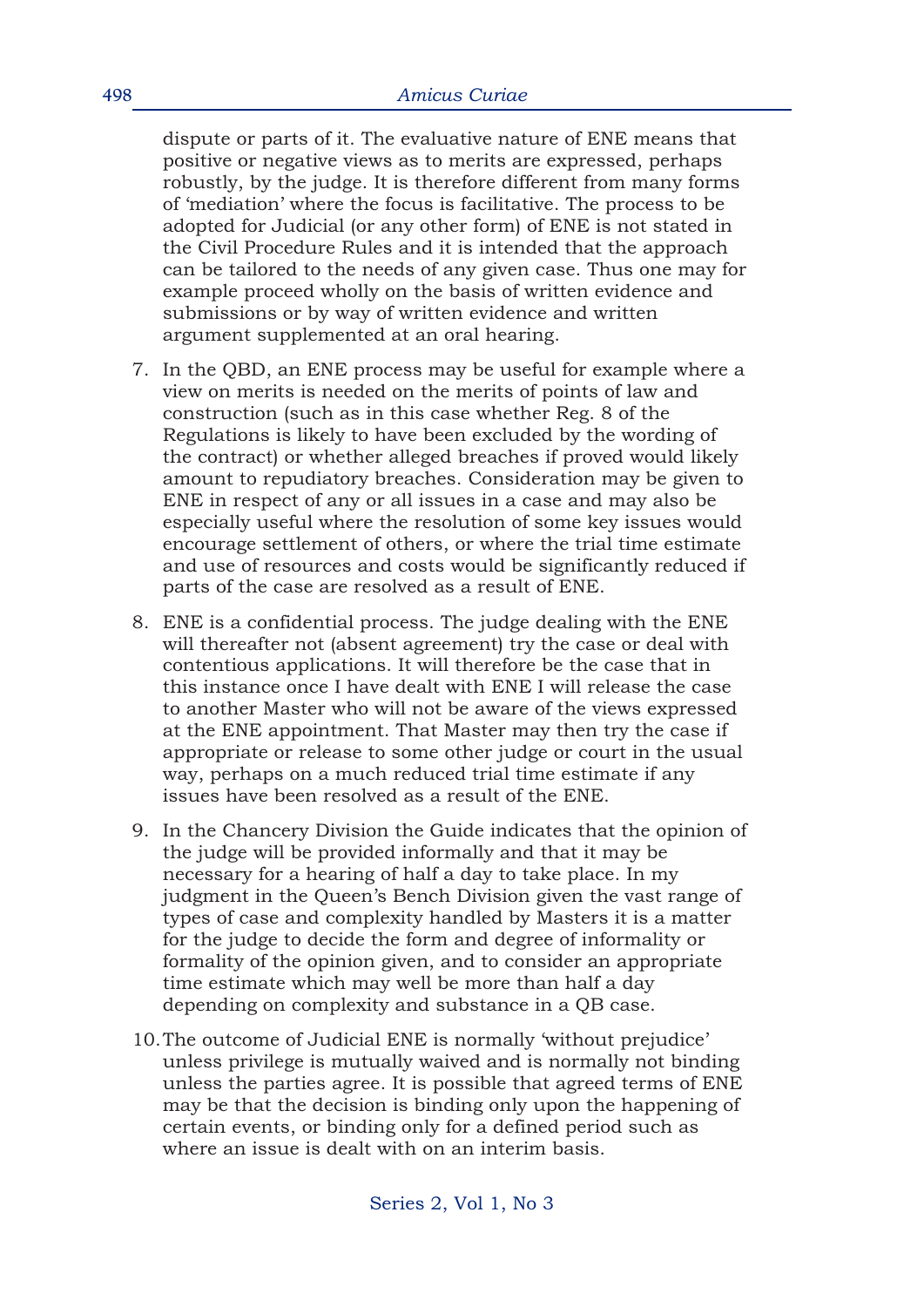- 11.Papers considered at the ENE will be returned to the parties at the end and not retained in the court file so as to ensure that subsequent judges or the public will not access them.
- 12.I have set out below in the ANNEX a generic version of the order which I will make in this case (the final form will be determined once the parties have discussed matters) but with additions which may usefully be adapted to suit other cases so as to make this decision more useful to others considering ENE. In this particular case the ENE is to be heard for 1 day on the basis of succinct skeleton arguments and the issue of repudiation shall be dealt with on the basis of a small sample of particulars selected by the Defendant from its statement of case on that issue. The other issues may include those set out above and the parties will discuss the precise range of the ENE whilst remaining within the time estimate. The evidence relied on will be in writing and shall be the witness statements of the relevant witnesses as (by the date of the ENE) by then already served for the purposes of the trial, ie there are not to be specific separate statements produced only for the ENE. I have indicated that if any modest issues of procedure arise before the ENE I will be willing to deal with those on the basis of email submissions.
- 13.I have given permission for the skeletons in this case to address the substance of what the relevant party would say if given the opportunity to respond to the opponent's statements, rather than permission to file formal statements in response, so as to avoid any risk that the ENE process leads to a tailoring of one side's case by way of achieving sequential exchange where such has not been ordered in the claim itself.

#### MASTER MCCLOUD

20/2/20

#### ANNEX

#### DRAFT ORDER for ENE – QB Masters

- 1. The parties shall exchange [skeleton arguments/written submissions] [no longer than …. Pages] by no later than 4pm on ….
- 2. The parties shall [serve upon/indicate to] each other the written evidence upon which they wish to rely for the purposes of ENE by 4pm on  $\left[ \ldots \right]$